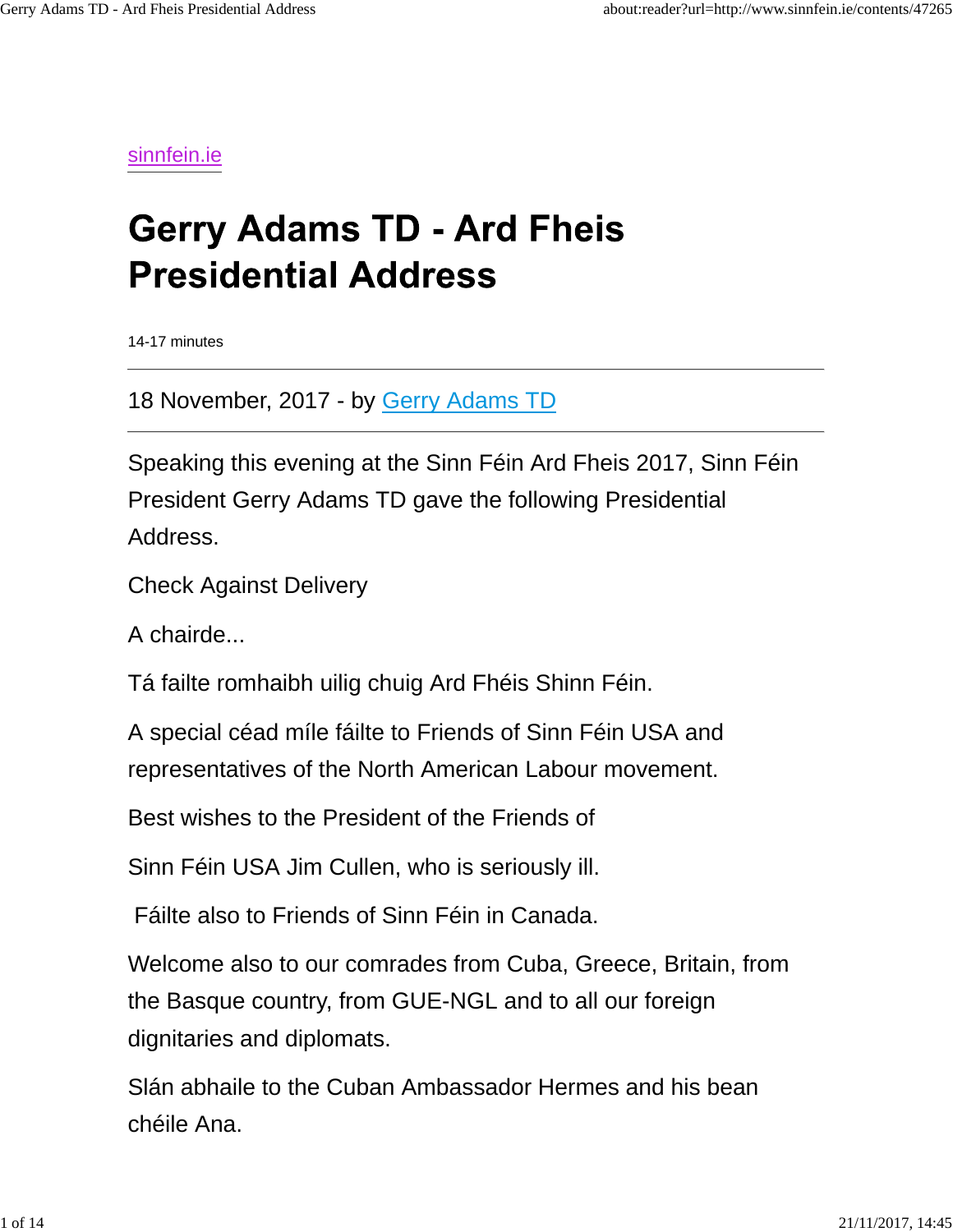Solidarity greetings to the people of Palestine and the Gaza strip.

Solidarity also to the people of Catalonia.

Tá mo chuid cainte anocht ar son mo chara agus mo chomrádaí, agus ár gceannaire, Martin McGuinness agus do Bernie agus a clann atá linn anseo.

We miss Martin.

We miss all those comrades who died in the

last year.

And in the decades of conflict before that.

Spreagann siad muid go dtí an lá seo lena aisling.

I was first elected Uachtarán Shinn Féin in 1983.

The war in the North was raging but the hunger strikes two years before and the deaths of Bobby Sands and his nine comrades, had dramatically altered the political landscape.

Bobby's election in Fermanagh South Tyrone, Kieran Doherty's in Cavan-Monaghan, Paddy Agnew

in Louth, and anti-H-Block/Armagh candidates elsewhere brought us into a new phase of struggle.

Republicans had been at the heart of a culture of resistance correctly standing strong against the brutality of the British state.

Our leadership set about transforming that into a culture of change.

In my first Ard Fheis speech as Uachtarán I said that we needed an all-island struggle.

I warned against Sinn Féin activists standing on the side-lines; *'separate from and isolated from the people.'*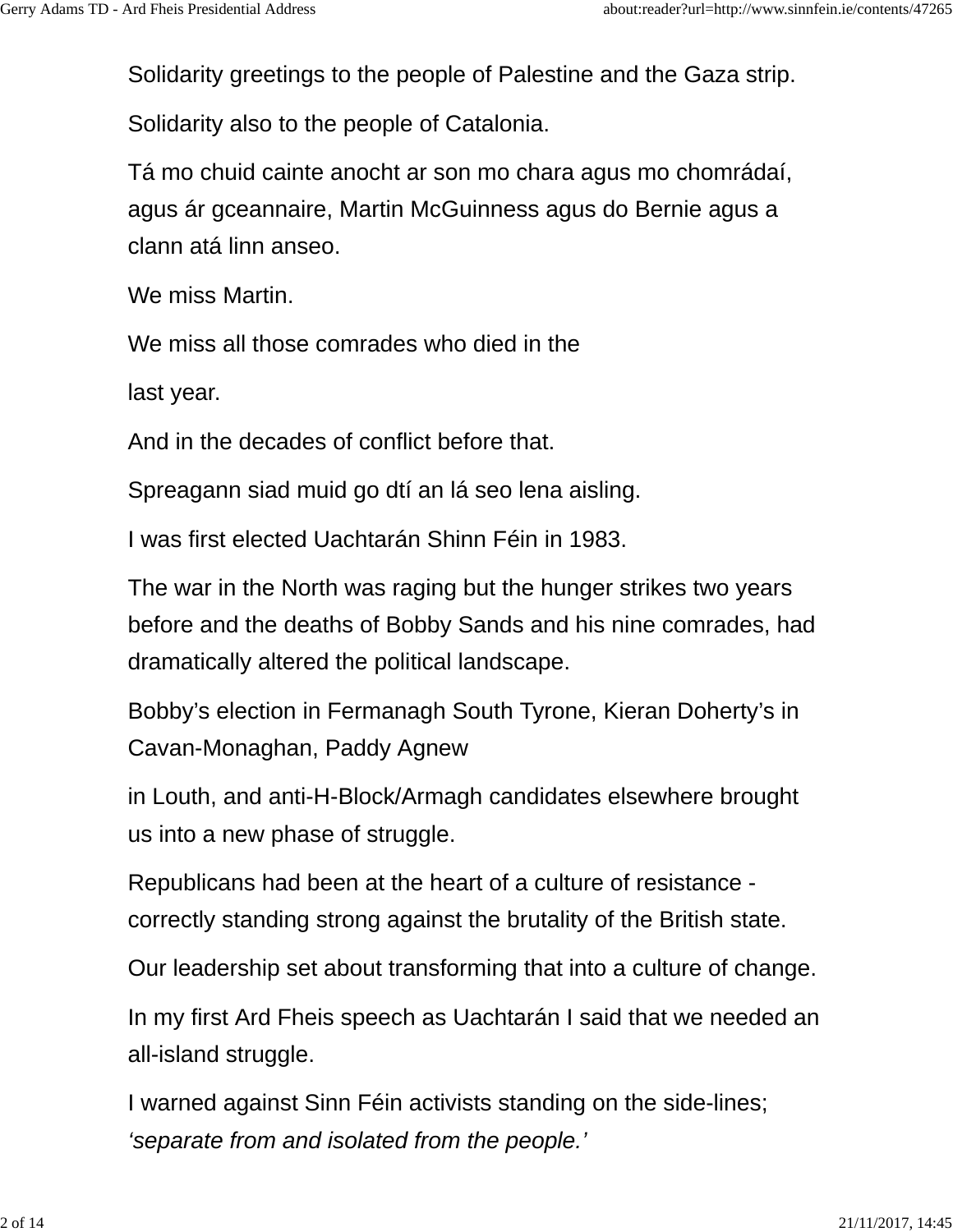That imperative holds true today.

I told the 1983 Ard Fheis, that: *'Sinn Féin's policies are not just pleasant aims for some future hoped for united Ireland but are tough practical policies which can give leadership now and provide results.'*

I reiterated our goals – the unity of the people and the end of partition.

This had to, and has to, include our unionist neighbours, who, I told the Ard Fheis, have every right to a full and equal involvement in the shaping of the future of this island.'

I contended then, as I do today, that the economy should serve the people – not the other way round.

That struggle for equality and fairness continues.

And Sinn Féin is now in the leadership of that battle.

Twenty years ago Caoimhghín O Caoláin was our sole Teachta Dála.

Fear maith Caoimhghín agus do bhean iontach Briege.

Now we have 23 TDs; 7 Seanadóirí; four MEPs representing all parts of this island; 27 MLAs,

7 MPs, and over 250 Councillors.

Today, over half a million people vote for Sinn Féin.

The perpetual unionist majority built into the gerrymandered northern state is gone.

Ba mhaith liom sibh uilig a thréaslú as cuidiú chun seo a bhaint amach.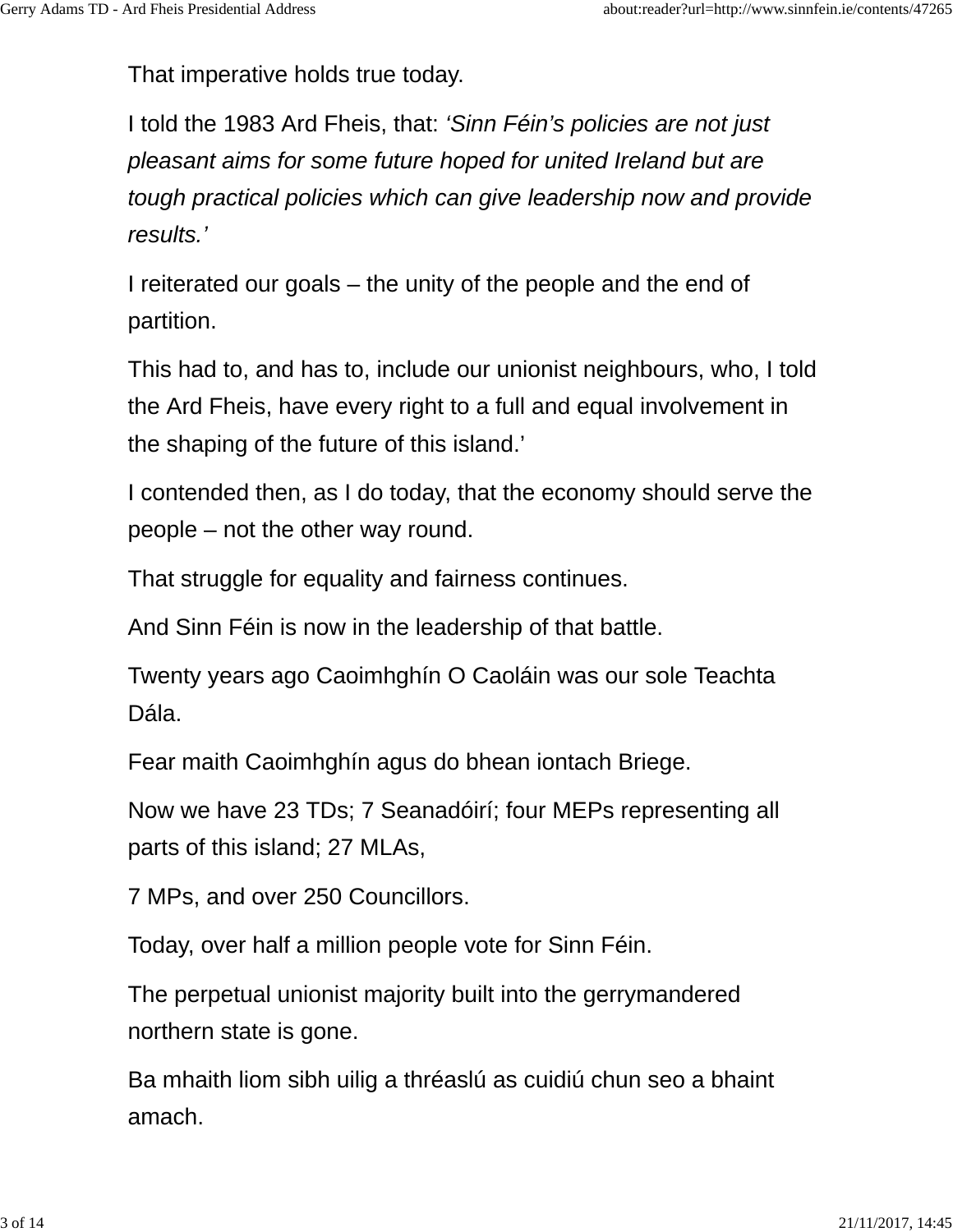If I was asked to measure the successes of Sinn Féin I would say judge us on the changes we bring about.

That is what Sinn Féin is – the republican party for positive change and equality for the people.

Who here remembers, Margaret Thatcher?

For many of my generation she will be forever linked with the hunger strikes.

But she was more than that.

Her right wing conservative government increased poverty and destroyed lives.

Thatcherism was for tax breaks for big business and the elites.

Thatcher was against workers' rights – against

public services.

Recognise the similarities?

Thatcher is gone but her legacy lives on in our Taoiseach.

His republic is limited to 26 counties and extends only to those who get up early to go to the gym, on the way to a highly paid job, with big expenses and a gold plated pension.

Good luck to them.

But Sinn Féin makes no apologies for also standing with those who get up early to commute into cities where they cannot afford to live.

We stand with those who get up early to drop their children to school or the child minder, if they can get childcare.

We stand with those who care for sick friends, neighbours or family.

For those living in rural Ireland without proper services and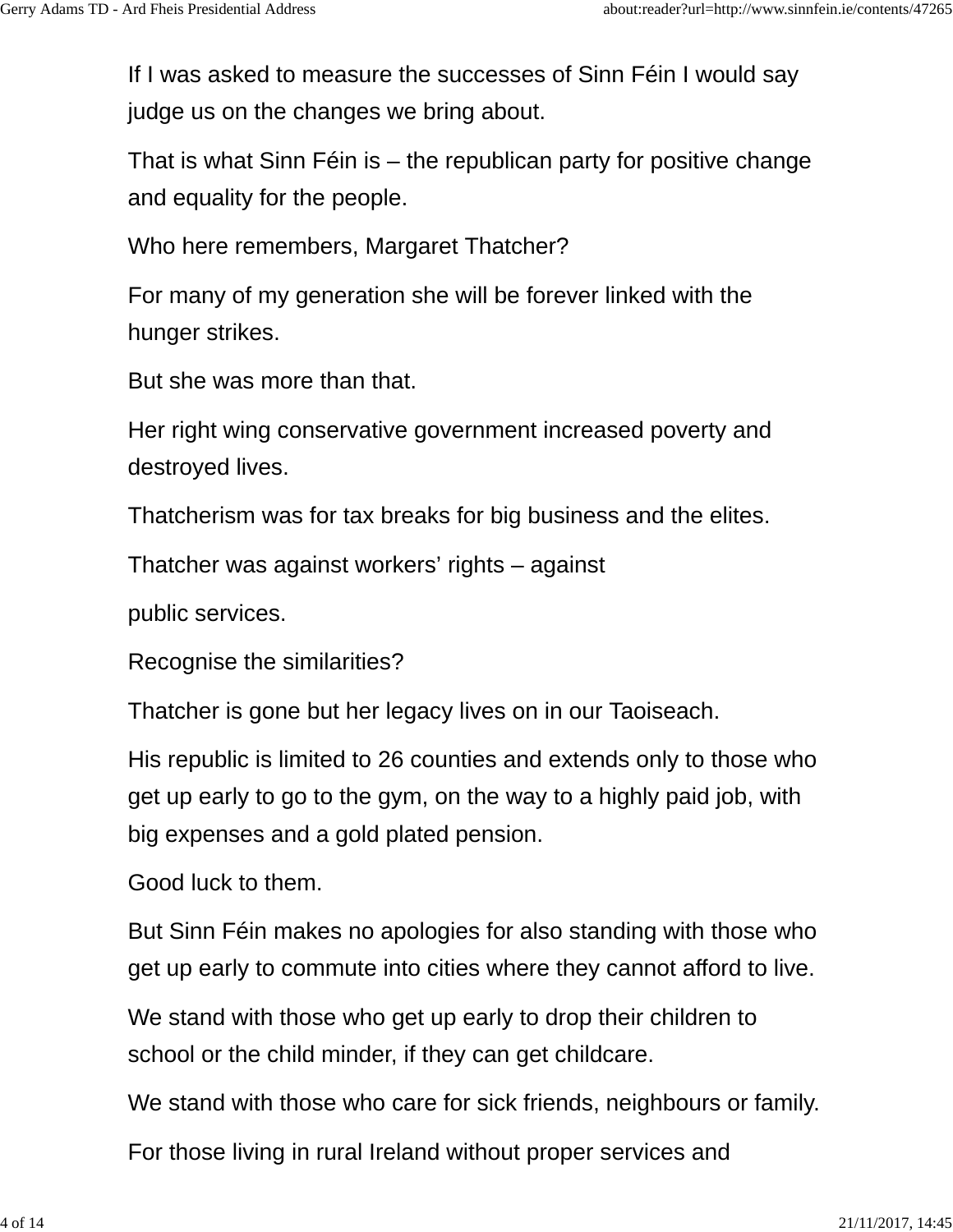opportunities.

We stand with those unable to work.

Sinn Féin stands with citizens who work long hours

for low pay.

Or struggle to pay health costs.

Taoiseach Varadkar's republic of opportunity is a mé féin republic.

A contradiction.

How can Micheál Martin say he is for an Ireland for all when he is propping up a government for the few?

Their conservative mé féinism is a million miles away from the vision of the 1916 Proclamation.

A genuine republic would not allow over three thousand children to be homeless.

It would not allow patients, many of them elderly, some of them vulnerable children, to be left lying on hospital trolleys.

Or the six hundred thousand people on growing hospital waiting lists.

A genuine republic would support citizens with intellectual or physical disabilities, and their families.

A genuine Republic would not tolerate disadvantage and inequality.

Or corruption and scandals.

Sinn Féin has a different set of core values.

We believe in rights.

We believe in freedom.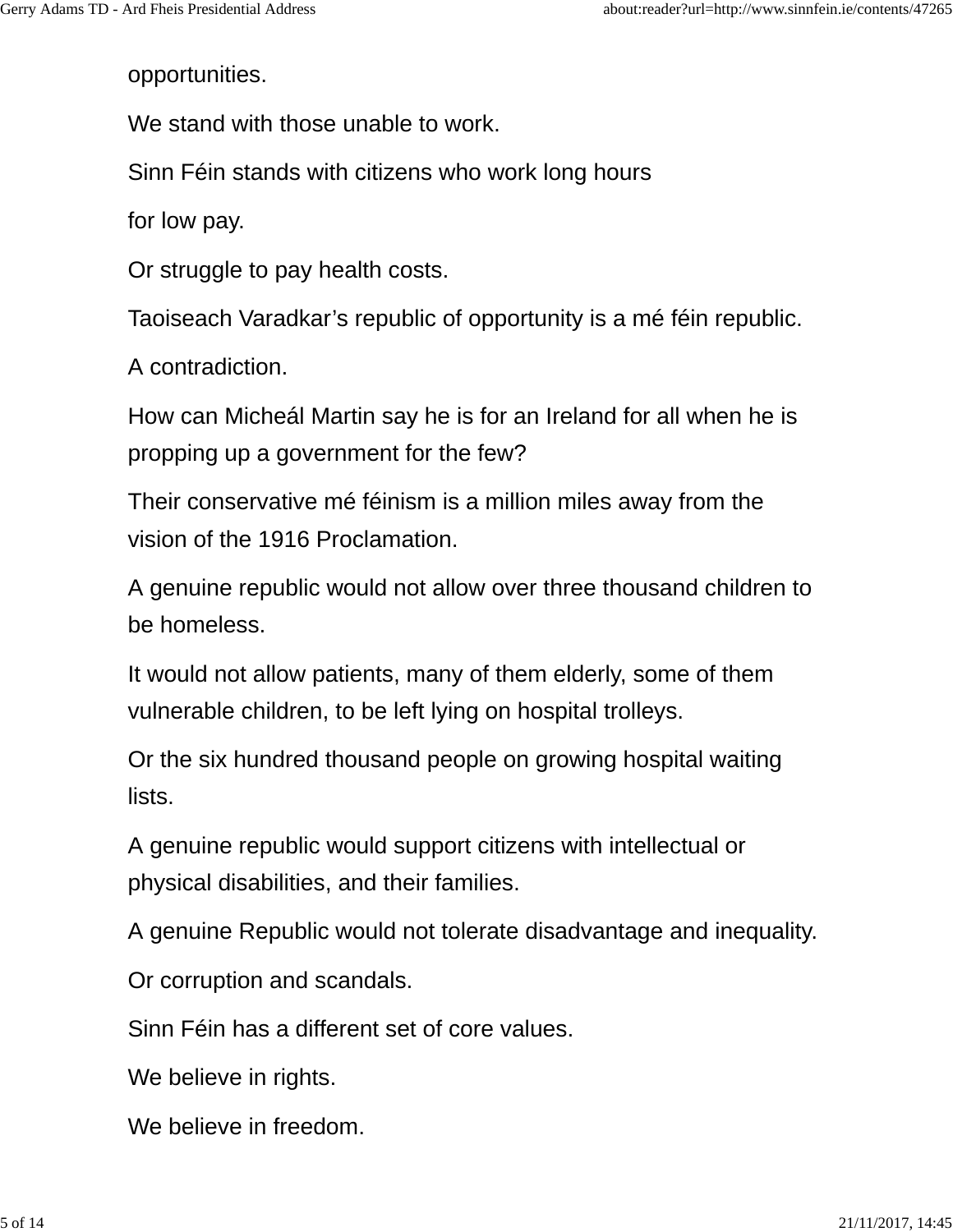We believe in equality and solidarity.

Sinn Féin believes that society must be shaped so that all citizens can achieve their full potential.

That includes citizens in rural Ireland.

Our party makes no apologies for supporting public services, including a genuine public health service across this island.

We believe in everyone's right to a home.

We also want to extend the vote in Presidential elections to the north and the diaspora.

Sinn Féin fully supports the repeal of the Eighth Amendment.

Women and their doctors need legal protections.

Women deserve and are entitled to be trusted and respected.

Brexit is the single greatest threat to the Irish people in generations.

That is why Sinn Féin opposed it in the referendum and why we have consistently called for Special Status for the North within the EU.

I commend our spokespersons on the issue and especially our team of MEPs who unlike the Irish government have shown real leadership.

The government has only recently wakened up to the reality that Brexit on British government terms is not acceptable.

It will be disastrous for Irish business and farming in every part of this island.

It will destroy the rights of Irish citizens in the north.

It is not compatible with the Good Friday Agreement.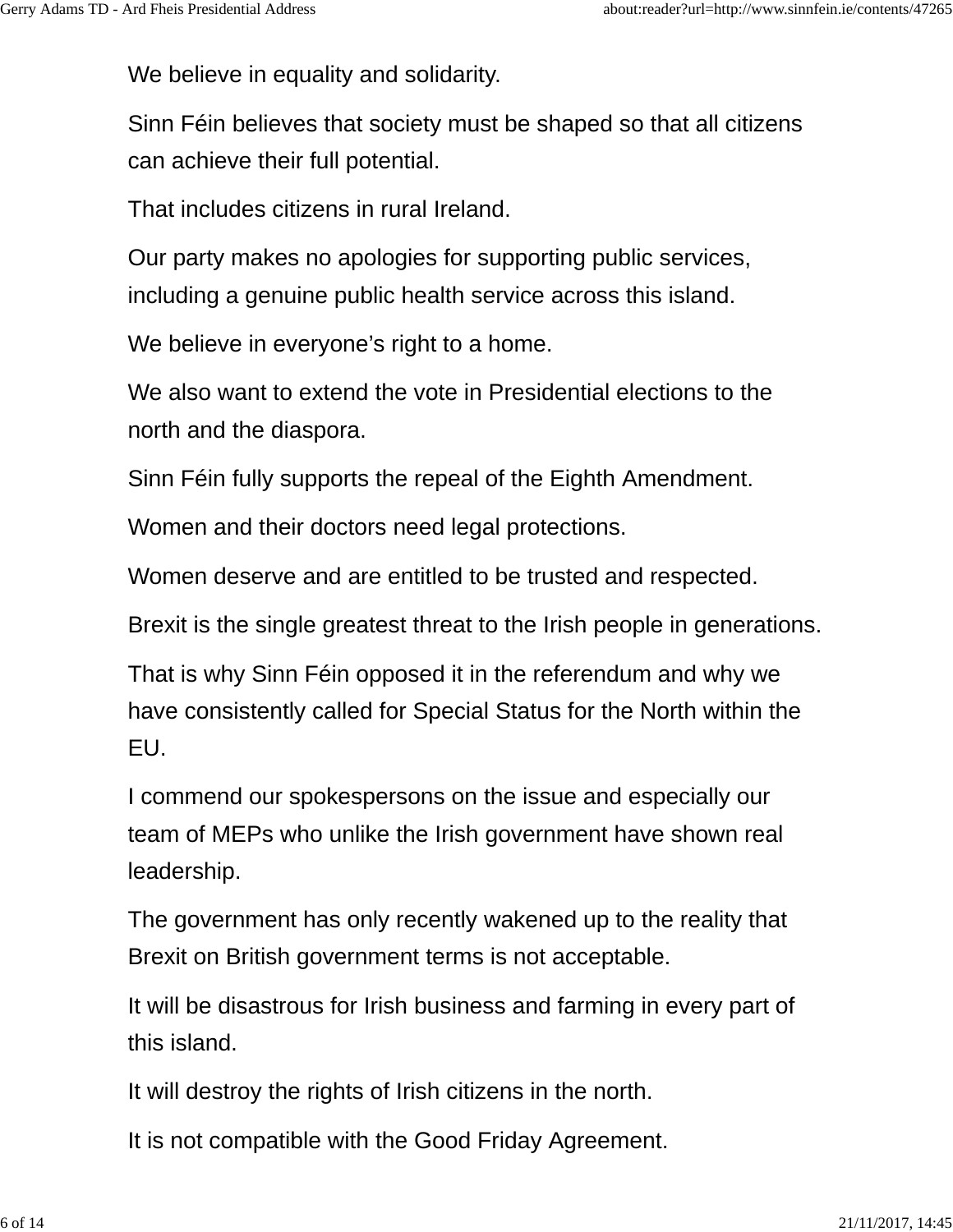Leo Varadkar needs to stand up for the interests of all the people of the island.

He has a veto.

He must use it.

He needs to be more like Michael Collins and less like Hugh Grant.

The Executive collapsed 10 months ago when Martin McGuinness resigned following allegations from within the DUP of corruption by the DUP.

Since March, Sinn Féin, led by Michelle O'Neill, has been working hard to restore the political institutions.

We want to deliver for everyone in the North on the basis of respect, tolerance and equality.

The denial of these modest rights would not be tolerated in Dublin and London.

And it won't be tolerated in the North.

The DUP's opposition to these basic rights means there is no Executive.

The British government has been complicit in this.

Through her pact with the DUP, Theresa May has prioritised her own political survival.

We met the Taoiseach this week and we will meet the British Prime Minister next week.

We told the Taoiseach that it is now time for the governments to act.

If the Executive is to be re-established, the role of the Irish Government will be decisive.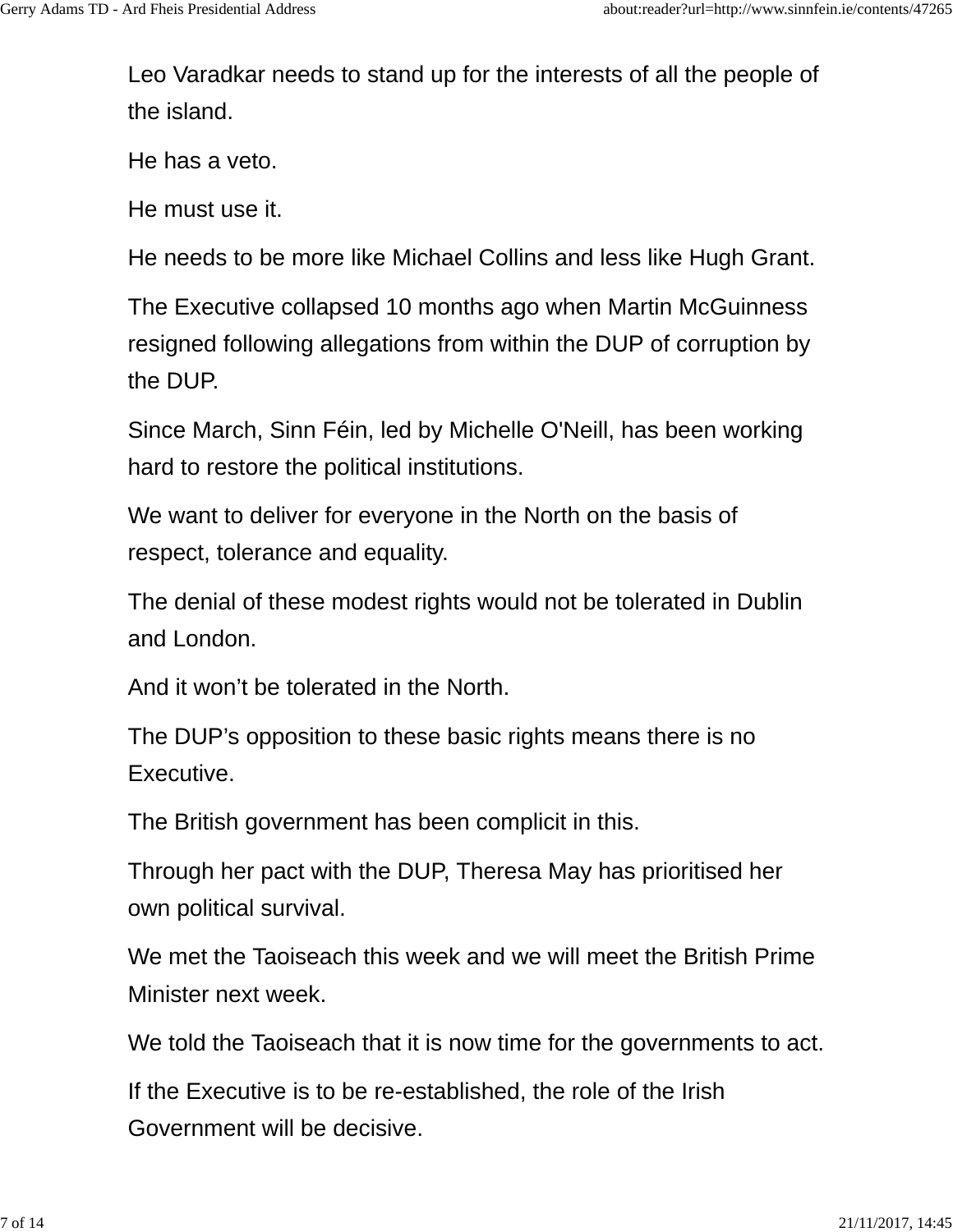It can be neither neutral or neutered on this matter.

These issues aren't going away.

The only way forward is through honouring agreements, not breaking them.

No British government has any right to any involvement in Irish affairs.

But until the British government leaves our country, the least they can do is to deliver on their obligations.

And the least an Irish government can do is to insist on this.

Those of us who want a United Ireland must articulate that view clearly, and in the context of the Good Friday Agreement.

And we have to persuade our unionist neighbours to support a new and agreed Ireland in which Orange and Green can live together in prosperity and harmony.

We have much in common.

An agreed Ireland has to guarantee unionists their rights.

The future is for the people to decide - peacefully and democratically.

Several months ago I wrote to the leaders of the political parties and the Independents in the Oireachtas proposing the establishment of an all-party Committee on Irish unity.

The Fianna Fáil leader has rejected this. So too has the Taoiseach.

Why?

Isn't it telling that the leader of Fianna Fáil, the Republican Party and the leader of Fine Gael, the United Ireland Party are preventing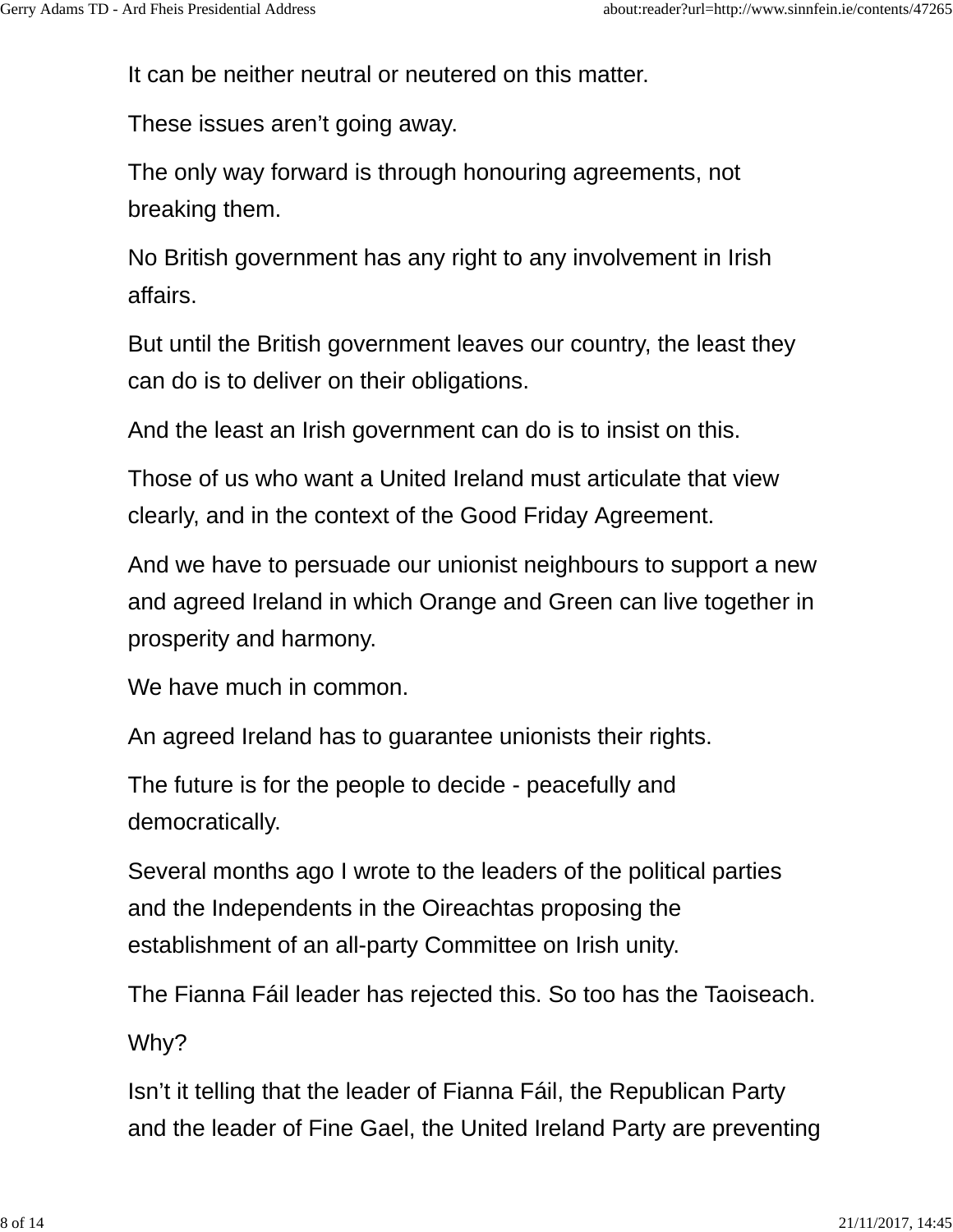the Oireachtas from discussing the future of this island?

So, what will Sinn Féin do?

Sinn Féin will bring forward a White Paper on Irish Unity.

Sinn Féin will make the aim of a new agreed Ireland a primary focus of any government we are part of.

Sinn Féin will campaign for a referendum on unity to be held in the next five years.

Don't let Leo or Micheál try to convince you this is not right or achievable.

It is.

And it will be achieved.

With or without them.

Sinn Féin will be in government in the North if and when there is agreement.

We need to prepare also for being in government on republican terms in Dublin.

Go cinnte, braitheann seo ar an méid Teachtaí Dála a bheidh tofa againn.

The Fine Gael and Fianna Fáil leaderships,

the Dublin establishment, including the Independent Media Group, don't want Sinn Féin in government because they and their cronies have run this state for nearly 100 years in their own interests.

They know we will bring an end to corruption, cronyism and gombeenism.

They know a government with Sinn Féin leading it will be an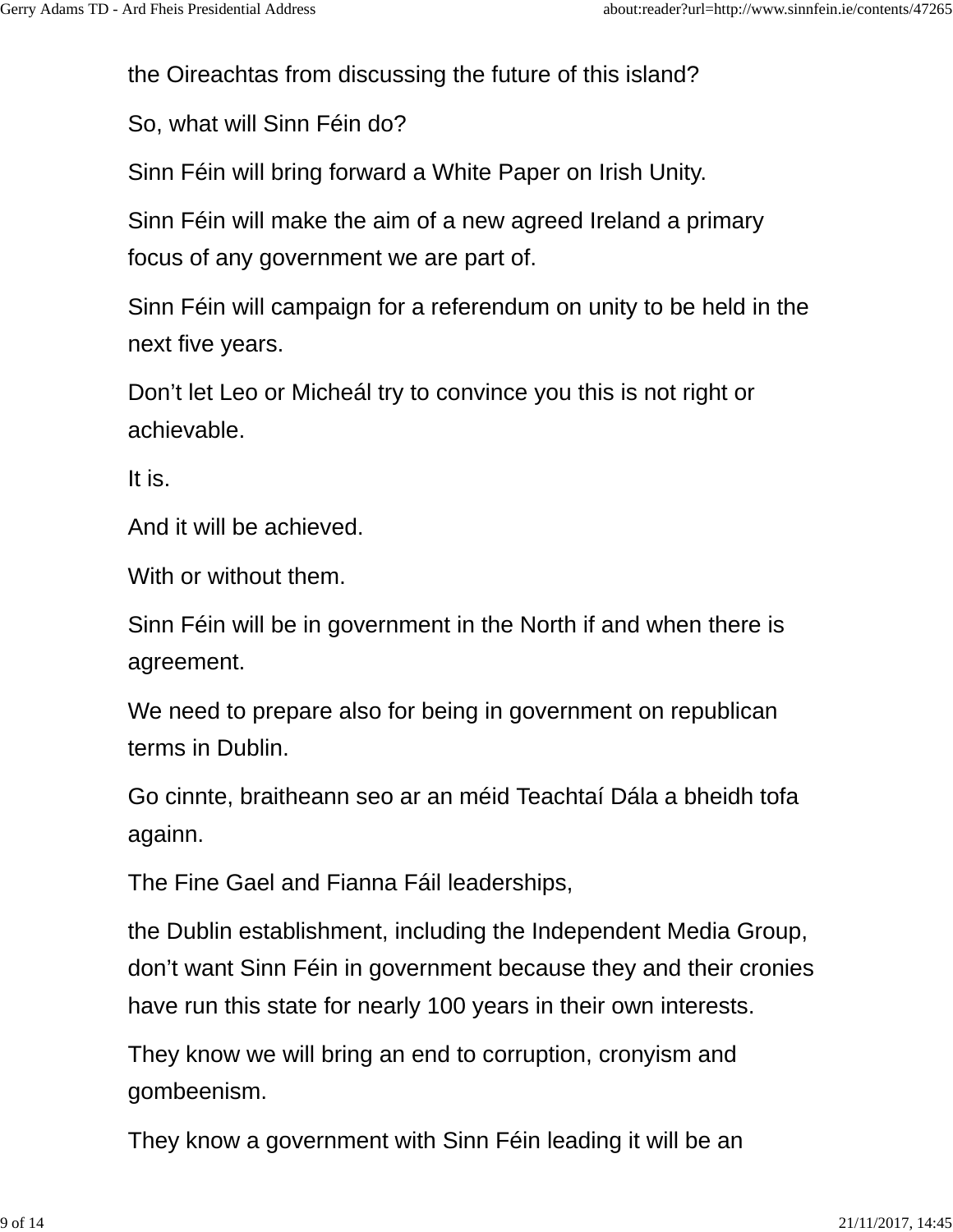accountable government.

If somebody is in trouble, it will help them.

If somebody has fallen down, it will pick them up.

Má tá duine ann gan tintáin, beidh foscadh ann dóibh.

That's the sort of government that is needed.

A government of equality, decency and fairness.

I am very proud to have served Sinn Féin as Uachtarán since 1983.

Of course before our time there were leaders who kept the flame alive.

Ta muid buíoch daoibhse.

We are also very conscious that twenty of our members were murdered during the conflict.

We are indebted to them and their families.

Last year Martin McGuinness and I said that there was a plan for change in the party leadership as part of the process of regeneration and renewal.

Ten years after entering government with Ian Paisley, Martin's intention was to step down as Deputy First Minister on May 8th.

Then life punched us in the face.

Martin's illness and the 'cash for ash' scandal brought that date forward.

Martin was a leading member of our leadership team.

I have been enormously privileged to be part of an amazing and evolving collective leadership.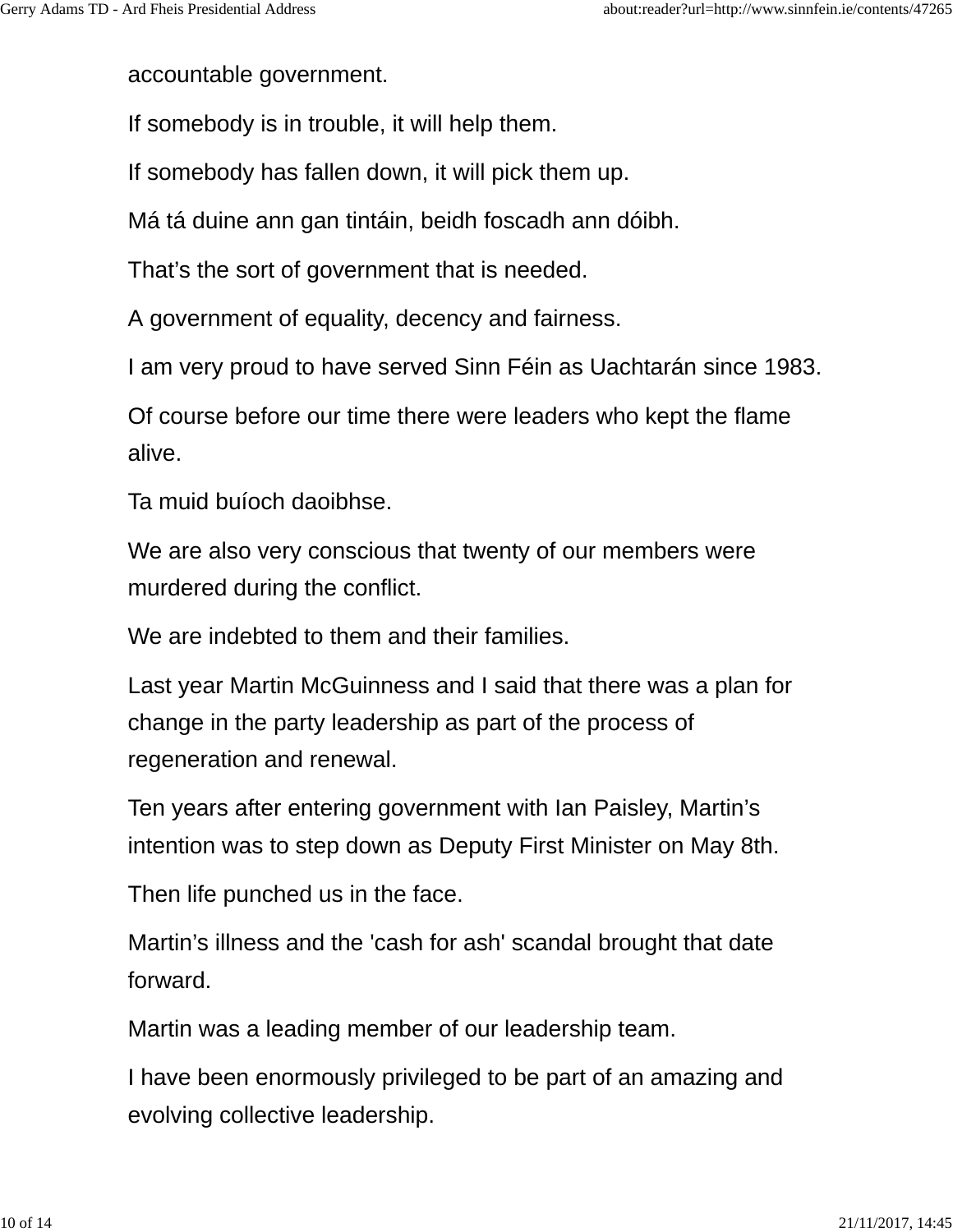It has included in times past, in hard oppressive times, and in different phases, at national level,

men and women like Maire Drumm, John Joe McGirl, Joe Cahill, Rita O'Hare, Lucilita Breathnach, Mitchel McLaughlin, Danny Morrison, Pat Doherty, Martin McGuinness, Tom Hartley, Caoimhghín O Caoláin, Jim Gibney,

Ted, Desi and Dawn,

Sheena Campbell, Sean MacManus, Martin Ferris and many, many more.

Some of them remain active today, along with many others – too many for me to acknowledge tonight.

But may I say I am delighted to see many of you here, especially Councillor Joe Reilly.

Many comrades have given their entire lives to our struggle.

They saw beyond the hardship of the moment and embraced hope.

That resilience, like the peace process is opposed by those who uphold the status quo.

But despite them, we have prevailed.

One of our great achievements has been, with John Hume and others to build a peace process.

We have also recast Sinn Féin into an effective

all-Ireland republican party, with clear policy and political objectives, and the means to achieve them through democratic and peaceful forms of struggle where none existed before.

Republicanism has never been stronger.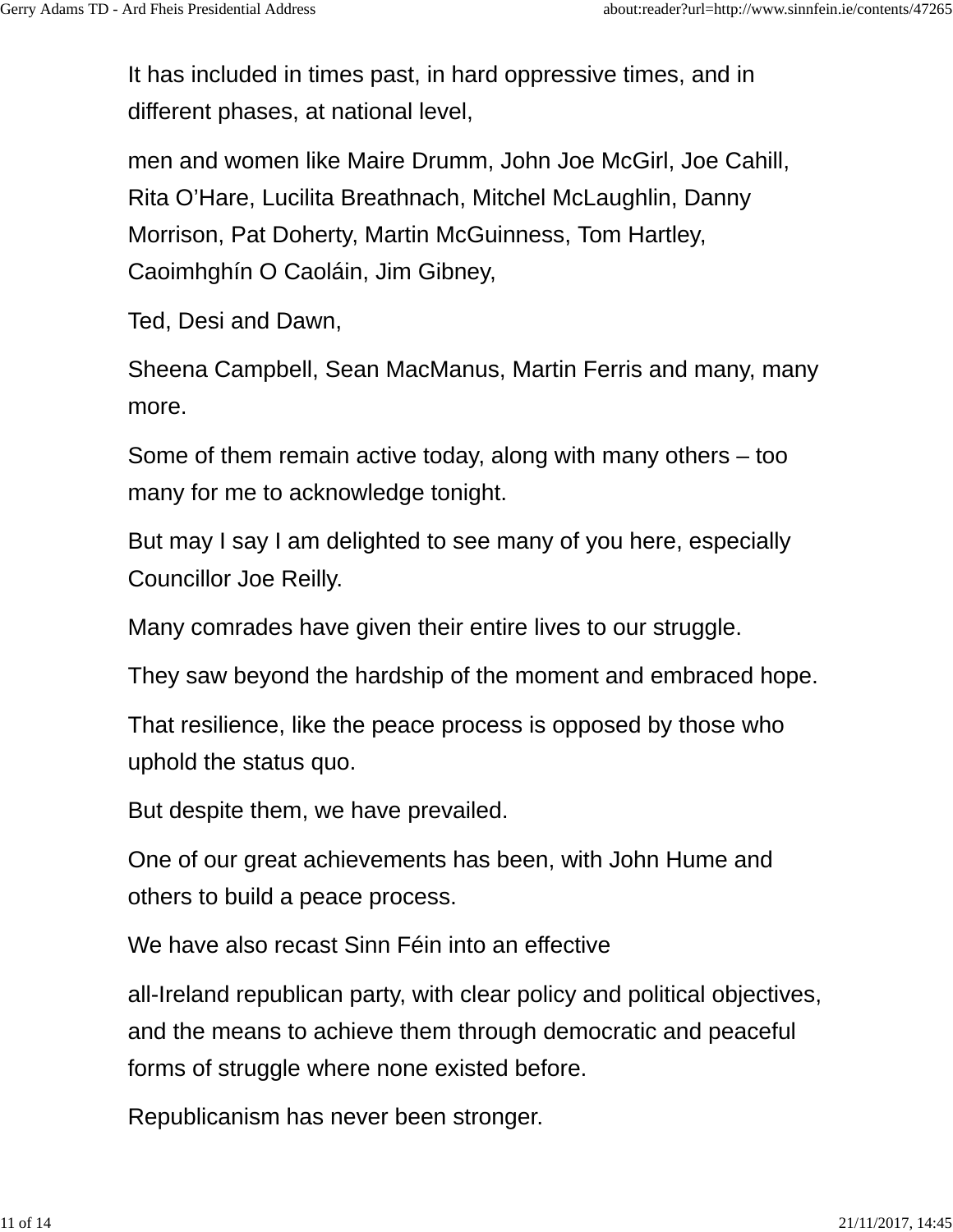This is our time.

We will grow even stronger in the future.

But leadership means knowing when it is time for change.

That time is now.

I will not be standing for the Dáil in the

next election.

Neither will my friend and comrade Martin Ferris.

I want to thank Martin, Marie and their clann for years of service to the Republic.

This is also my last Ard Fheis as Uachtarán

Shinn Féin.

I will ask the incoming Ard Chomhairle

to agree a date in 2018 for a special Ard Fheis to elect our next Uachtarán.

I have always seen myself as a team player and a team builder.

I have complete confidence in the leaders we elected this weekend and in the next generation of leaders.

I want to thank everyone who has welcomed me into their homes and communities and who have made me part of countless campaigns, countless elections and countless negotiations.

I want to especially thank the people of west Belfast, and the people of Louth, including Richard McAuley, for your unswerving support and solidarity, and your friendship.

I firmly believe that one person can make a difference.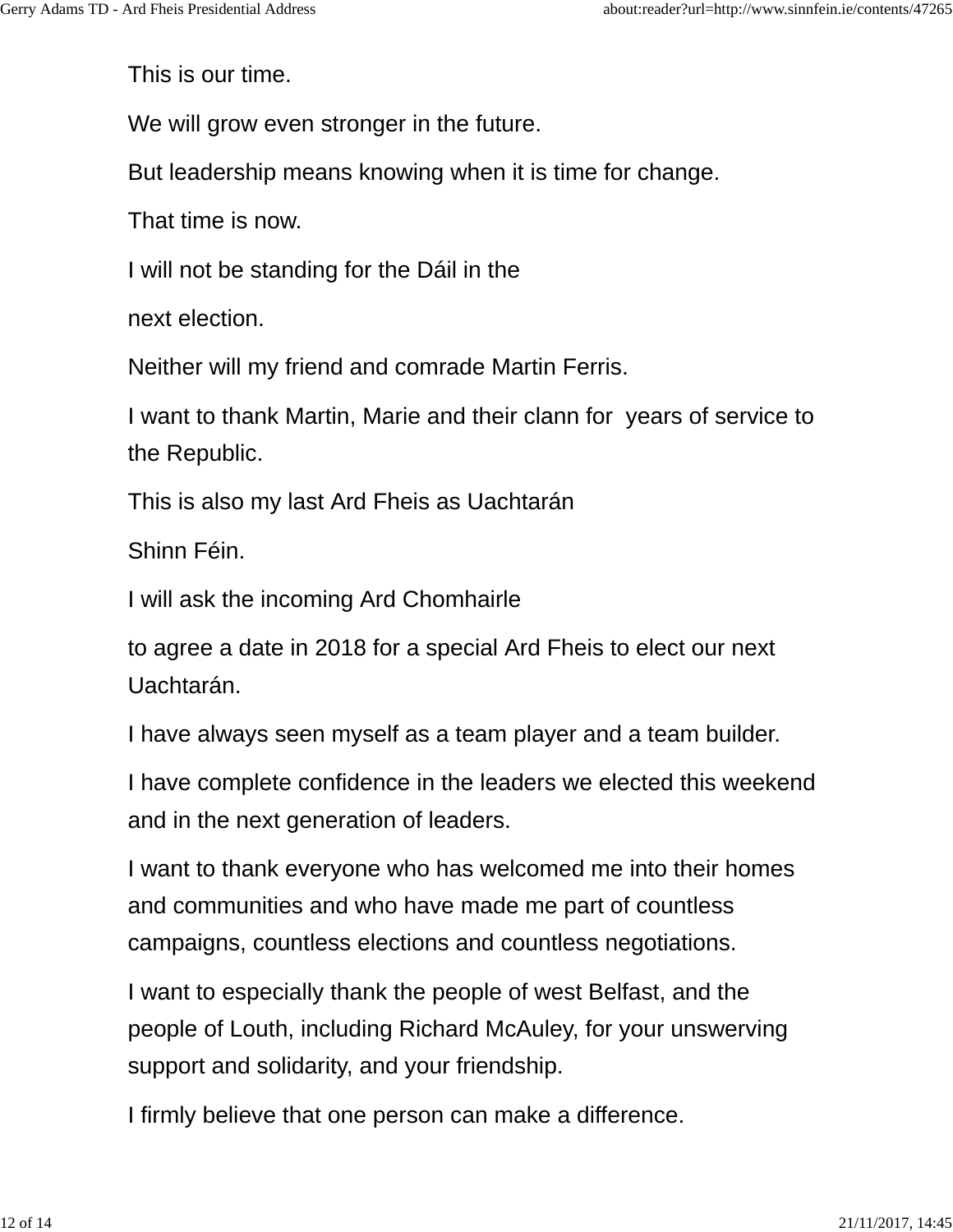The first step in making a difference is believing that you can be that person.

One woman – one man – doing their best.

That's what it takes.

You don't have to do as much as Martin McGuinness did, but we all have to do our best – and we have to do it together.

That is the key to our successes so far.

Doing our best, moving forward, united, strong and together.

Na habair é – dean é.

You are the makers of the future.

You are the nation builders.

You are important.

Never forget that.

Finally, my thanks to Colette.

I have been very lucky.

We are now married forty-seven years.

There have been ups and downs – the Prison Ship Maidstone, Belfast Prison, Long Kesh,

the H-Blocks and years of life on the run.

But love has prevailed over everything life has thrown at us.

We have been blessed with Gearóid, the best son anyone could wish for, and Roisín the best daughter-in-law.

With them came Drithle, Luisne, Anna and Ruadan na gar paistí is fearr sa Domhain.